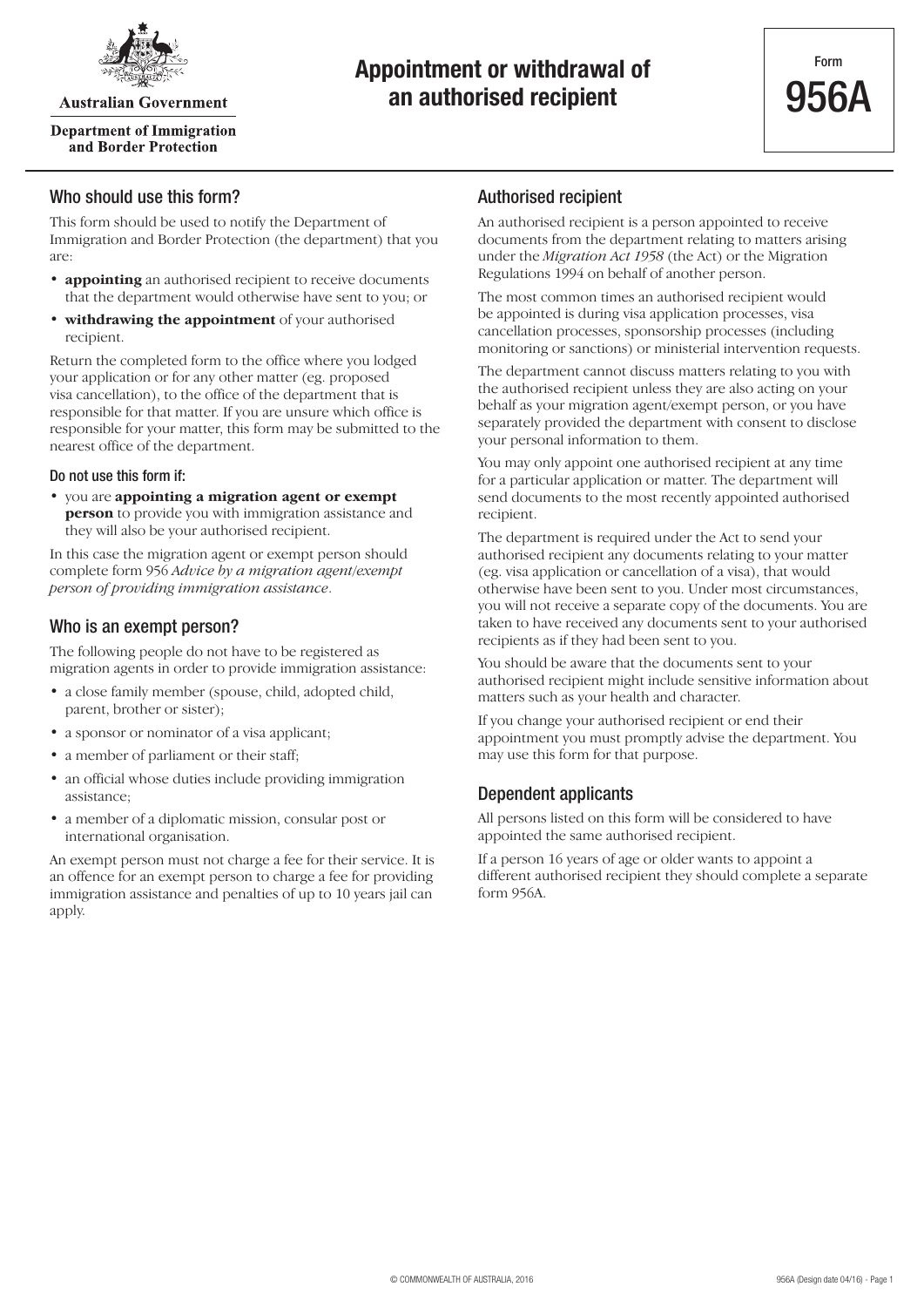### Consent to communicate electronically

The department may use a range of means to send documents to your authorised recipient. However, electronic means such as fax or email will only be used if your authorised recipient indicates their agreement to receiving documents on your behalf in this way.

To process your matter with the department (such as visa application or visa cancellation action), the department may need to communicate with you about sensitive information, for example, health, police checks, financial viability and personal relationships. This means the information may be contained in the documents that are sent to your authorised recipient. Electronic communications, unless adequately encrypted, are not secure, and any information about you sent electronically to your authorised recipient may be viewed by others or interfered with. If your authorised recipient agrees to the department sending your documents to them by electronic means, the details they provide will only be used by the department for the purpose of sending documents. They will not be added to any mailing list.

The Australian Government accepts no responsibility for the security or integrity of any information sent to the department over the internet or by other electronic means.

### Important information about privacy

Your personal information is protected by law, including the *Privacy Act 1988*. Important information about the collection, use and disclosure (to other agencies and third parties, including overseas entities) of your personal information, including sensitive information, is contained in form 1442i *Privacy notice*. Form 1442i is available from the department's website **www.border.gov.au/allforms/** or offices of the department. You should ensure that you read and understand form 1442i before completing this form.

#### **www.border.gov.au** *Home page*

*General enquiry line*

Telephone **131 881** during business hours in Australia to speak to an operator (recorded information available outside these hours). If you are outside Australia, please contact your nearest Australian mission.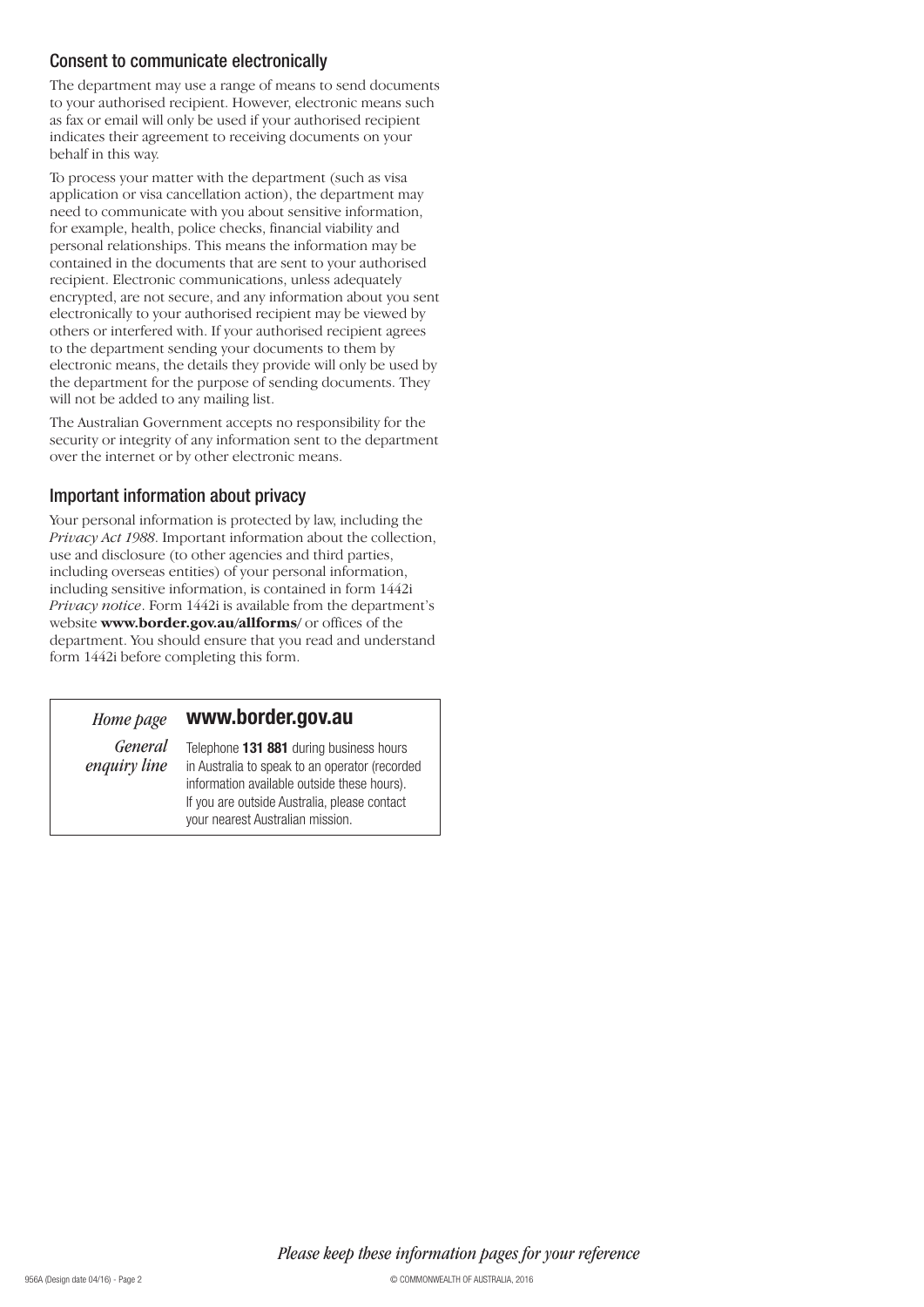

**Australian Government** 

#### **Department of Immigration** and Border Protection

## **Appointment or withdrawal of an authorised recipient**

Tick where applicable  $\boxed{\checkmark}$ Please use a pen, and write neatly in English using BLOCK LETTERS.

**1** Are you using this form to notify the department that you are:

**appointing** an authorised recipient

**Complete Part A and Part C** You do not need to complete Part B

**withdrawing** the appointment of an authorised recipient

**Complete Part B and Part C** You do not need to complete Part A

## *Your details Part A – New appointment*

| $\overline{2}$ | Are you a:                                                                     | visa applicant                                                                                                         |    | Family name<br>1.                                                                                                                                                     |  |
|----------------|--------------------------------------------------------------------------------|------------------------------------------------------------------------------------------------------------------------|----|-----------------------------------------------------------------------------------------------------------------------------------------------------------------------|--|
|                | (tick one only)                                                                | sponsor or sponsor applicant                                                                                           |    |                                                                                                                                                                       |  |
|                |                                                                                | nominator or nominator applicant                                                                                       |    | Given names                                                                                                                                                           |  |
|                |                                                                                | proposer or proposer applicant                                                                                         |    | 2.<br>Family name                                                                                                                                                     |  |
|                |                                                                                | visa holder whose visa is being considered for<br>cancellation or has been cancelled                                   |    | Given names                                                                                                                                                           |  |
|                |                                                                                | person requesting ministerial intervention                                                                             |    |                                                                                                                                                                       |  |
| 3              | Do you have a DIBP Client ID number (CID)?                                     |                                                                                                                        |    | Family name<br>3.<br>Given names                                                                                                                                      |  |
|                | N <sub>o</sub>                                                                 |                                                                                                                        |    | If there are more than 3                                                                                                                                              |  |
|                | <b>DIBP Client ID</b><br>Yes<br>number (CID)                                   |                                                                                                                        |    |                                                                                                                                                                       |  |
| 4<br>5         | Title:<br>Mr<br>Mrs<br>Family name<br>Given names<br>DAY<br>Date of birth<br>Τ | Full name (For an organisation, provide the name of the contact person)<br>Miss<br>Ms<br>Other<br><b>MONTH</b><br>YEAR | 11 | Have you appointed a m<br>with immigration assista<br>N <sub>0</sub><br>Give details<br>Yes<br>Family name<br>Given names<br>If applicable:<br><b>Migration Agent</b> |  |
| 6              | Organisation name (if applicable)                                              |                                                                                                                        |    | Number (MARN                                                                                                                                                          |  |
|                |                                                                                |                                                                                                                        |    | Offshore Agent                                                                                                                                                        |  |
| 7              | Business or residential address                                                |                                                                                                                        |    | Note: Your migration ag<br>Advice by a migration a<br>assistance                                                                                                      |  |
|                |                                                                                | POSTCODE                                                                                                               |    |                                                                                                                                                                       |  |

**8** Address for correspondence

*(If the same as business or residential address, write 'AS ABOVE')*

|  | POSTCODE |
|--|----------|
|  |          |

**9** Telephone numbers

|              | COUNTRY CODE | AREA CODE | <b>NUMBER</b> |  |
|--------------|--------------|-----------|---------------|--|
| Office hours |              |           |               |  |
| Mobile/cell  |              |           |               |  |

**10** Names of **other persons** 16 years of age or older who are appointing the same authorised recipient in relation to the same matter

| 1. Family name                |  |
|-------------------------------|--|
| Given names                   |  |
| 2. Family name<br>Given names |  |
| 3. Family name<br>Civon namos |  |

*<i>I* other persons, give details at Question 30

**11** have a migration agent or exempt person to provide you ance?

| Ś |           |  | $\blacktriangleright$ Give details of the |  |
|---|-----------|--|-------------------------------------------|--|
|   | mily name |  |                                           |  |

he migration agent/exempt person

Registration Number (MARN) ID Number

| 7 DIGITS |  |  |  |  |  |  |  |
|----------|--|--|--|--|--|--|--|
|          |  |  |  |  |  |  |  |
|          |  |  |  |  |  |  |  |
|          |  |  |  |  |  |  |  |

ent/exempt person should complete form 956 *Advice by a migration agent/exempt person of providing immigration*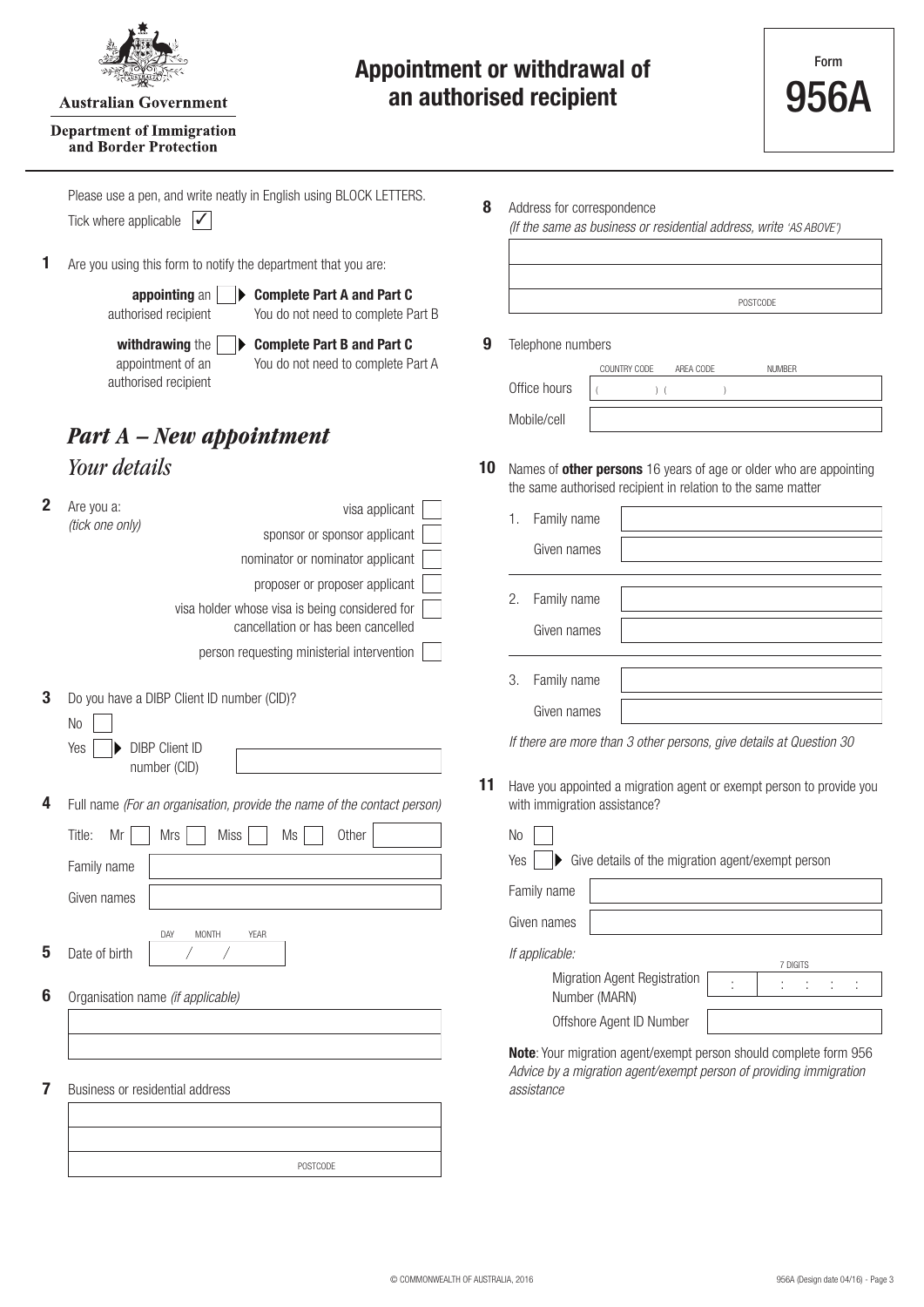## *Appointment details Authorised recipient's details*

**12** Are you appointing an authorised recipient in relation to an application process, a cancellation process or another matter (eg. a sponsorship monitoring and sanction activity by the department, or only one stage of a two stage visa application, or ministerial intervention)?

| or a two stage visa application, or ministerial intervention)?                                                                              | Family name                                                                                                        |
|---------------------------------------------------------------------------------------------------------------------------------------------|--------------------------------------------------------------------------------------------------------------------|
| <b>Application process</b>                                                                                                                  | Given names                                                                                                        |
| Type of application<br>DAY<br><b>MONTH</b><br>YEAR<br>Not yet lodged<br>Date lodged                                                         | DAY<br><b>MONTH</b><br><b>YEAR</b><br>15<br>Date of birth                                                          |
| <b>Cancellation process</b>                                                                                                                 | 16<br>Business or residential address                                                                              |
| Subclass of visa                                                                                                                            | POSTCODE                                                                                                           |
| DAY<br>MONTH<br><b>YEAR</b><br>Date visa granted                                                                                            | 17<br>Address for correspondence<br>(If the same as business or residential address, write 'AS ABOVE')             |
| <b>Another matter</b> $-$ give details                                                                                                      | POSTCODE                                                                                                           |
|                                                                                                                                             | 18<br>Telephone numbers                                                                                            |
|                                                                                                                                             | COUNTRY CODE<br><b>NUMBER</b><br>AREA CODE<br>Office hours<br>$)$ (                                                |
|                                                                                                                                             | Mobile/cell                                                                                                        |
|                                                                                                                                             | 19<br>Does this person agree to the department communicating with<br>them by fax, email or other electronic means? |
| If insufficient space, give details at Question 30                                                                                          | Go to Part C<br>N <sub>o</sub><br>ь<br>Give details<br>Yes<br>▶                                                    |
|                                                                                                                                             | <b>NUMBER</b><br>COUNTRY CODE<br>AREA CODE                                                                         |
| Provide the DIBP ID number (if known) attached to the matter listed<br>in Question 12 in relation to which you are appointing an authorised | Fax number<br>$)$ (                                                                                                |
| recipient                                                                                                                                   | Email address                                                                                                      |

**14** Full name

Title:  $Mr \tMis \tMiss \tMis$  Ms other

 $\overline{1}$ 

**Go to Part C**

DIBP Request ID number (RID) DIBP Transaction Reference

Number (TRN)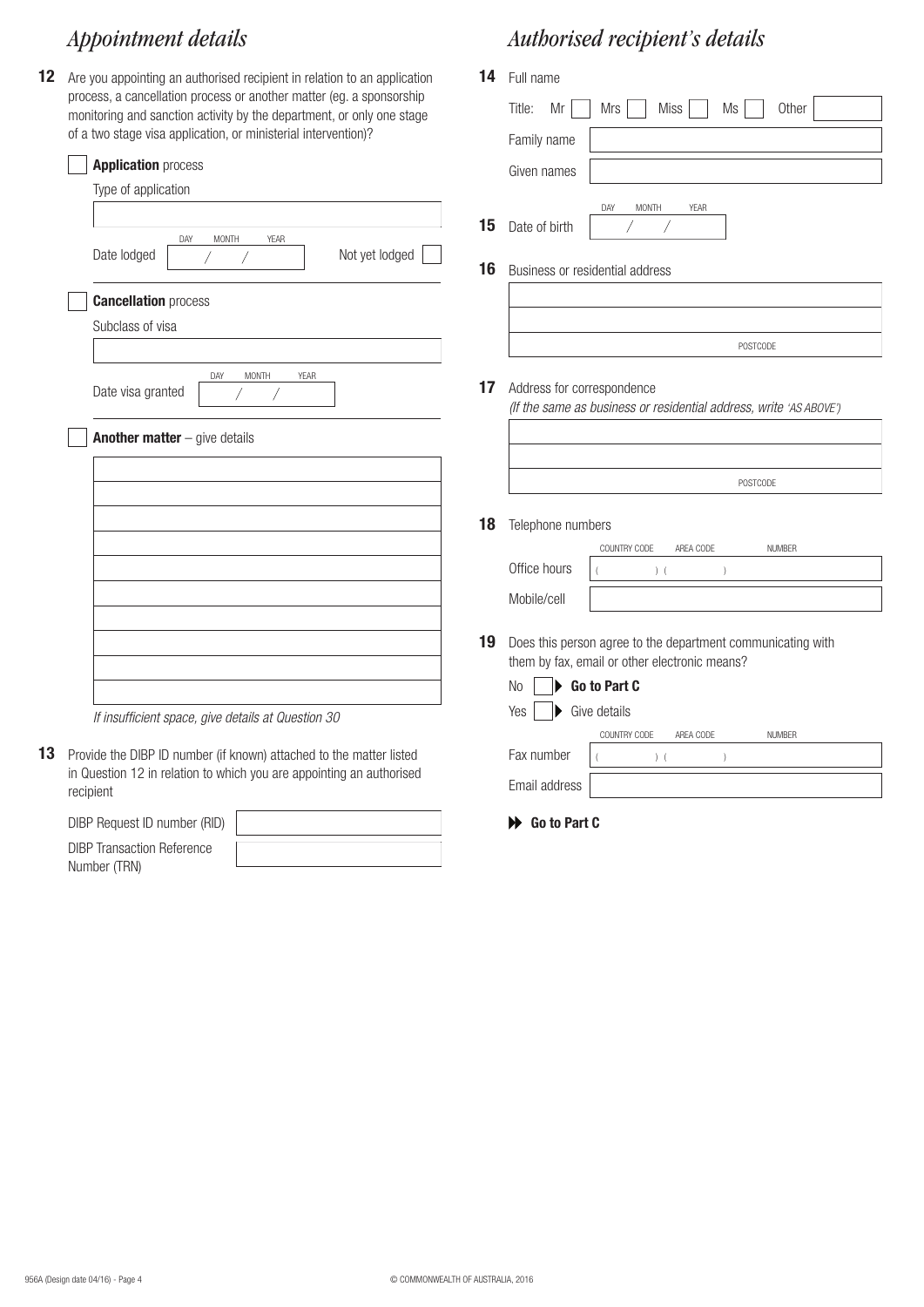## *Part B – Withdrawing an appointment*

#### **20 Your details**

| Full name (For an organisation, provide the name of the contact person)                           |    | Full name                       |
|---------------------------------------------------------------------------------------------------|----|---------------------------------|
| Family name                                                                                       |    | Family name                     |
| Given names                                                                                       |    | Given names                     |
| DAY<br><b>MONTH</b><br><b>YEAR</b>                                                                |    |                                 |
| Date of birth<br>Τ                                                                                | 26 | Are you with                    |
| Organisation name (if applicable)                                                                 |    | relation to ar<br>matter (eg. s |
|                                                                                                   |    | department,                     |
|                                                                                                   |    | ministerial in                  |
| Telephone numbers<br>COUNTRY CODE<br>AREA CODE<br><b>NUMBER</b>                                   |    | <b>Applica</b>                  |
| Office hours<br>$)$ (<br>$\left( \right)$                                                         |    | Type of                         |
| Mobile/cell                                                                                       |    |                                 |
| DIBP Client ID number (CID)<br>(if known)                                                         |    | Date loo                        |
| Names of other persons 16 years of age or older who are                                           |    | <b>Cancell</b>                  |
| withdrawing the appointment of the same authorised recipient in                                   |    | <b>Subclas</b>                  |
| relation to the same matter                                                                       |    |                                 |
| Family name<br>1.                                                                                 |    |                                 |
| Given names                                                                                       |    | Date vis                        |
|                                                                                                   |    | <b>Anothe</b>                   |
| Family name<br>2.                                                                                 |    |                                 |
| Given names                                                                                       |    |                                 |
| 3.<br>Family name                                                                                 |    |                                 |
| Given names                                                                                       |    |                                 |
|                                                                                                   |    |                                 |
| Your contact details                                                                              |    |                                 |
|                                                                                                   |    |                                 |
| Business or residential address                                                                   |    |                                 |
|                                                                                                   |    |                                 |
| POSTCODE                                                                                          |    | If insuffi                      |
| Telephone number                                                                                  | 27 | Provide the D                   |
| COUNTRY CODE<br>AREA CODE<br><b>NUMBER</b>                                                        |    | relation to wl                  |
| Office hours<br>$)$ (<br>$\left( \right)$                                                         |    | authorised re                   |
| Address for correspondence                                                                        |    | <b>DIBP Reques</b>              |
| (If the same as business or residential address, write 'AS ABOVE')                                |    | <b>DIBP</b> Transad             |
|                                                                                                   |    | Number (TRN                     |
|                                                                                                   |    |                                 |
| POSTCODE                                                                                          |    |                                 |
| Do you agree to the department communicating with you by fax,<br>email or other electronic means? |    |                                 |
| No                                                                                                |    |                                 |
| Give details<br>Yes                                                                               |    |                                 |
| COUNTRY CODE<br>AREA CODE<br><b>NUMBER</b>                                                        |    |                                 |
| Fax number<br>$)$ (<br>$\lambda$                                                                  |    |                                 |

#### **25 Authorised recipient's details**

| nily name |  |
|-----------|--|
| en names  |  |

**26** Are you withdrawing the appointment of an authorised recipient in relation to an application process, a cancellation process or another matter (eg. sponsorship monitoring and sanction activity by the department, or only one stage of a two stage visa application, or ministerial intervention)?

#### **Application** process

Type of application

|             | <b>DAY</b> | <b>MONTH</b> | YFAR |  |
|-------------|------------|--------------|------|--|
| Date lodged |            |              |      |  |

#### **Cancellation** process

| Subclass of visa  |     |              |      |  |
|-------------------|-----|--------------|------|--|
|                   |     |              |      |  |
| Date visa granted | DAY | <b>MONTH</b> | YFAR |  |

**Another matter** – give details

| <u> 1980 - Johann Barn, amerikansk politiker (</u> |  |
|----------------------------------------------------|--|
|                                                    |  |
|                                                    |  |
|                                                    |  |
|                                                    |  |
|                                                    |  |
|                                                    |  |
|                                                    |  |
|                                                    |  |
|                                                    |  |
|                                                    |  |
|                                                    |  |
|                                                    |  |
|                                                    |  |
|                                                    |  |
|                                                    |  |
|                                                    |  |
|                                                    |  |
|                                                    |  |
|                                                    |  |
|                                                    |  |

*If insufficient space, give details at Question 30*

**27** Provide the DIBP ID number (if known) attached to the matter in relation to which you are withdrawing your appointment of the authorised recipient

| DIBP Request ID number (RID)      |  |
|-----------------------------------|--|
| <b>DIBP Transaction Reference</b> |  |
| Number (TRN)                      |  |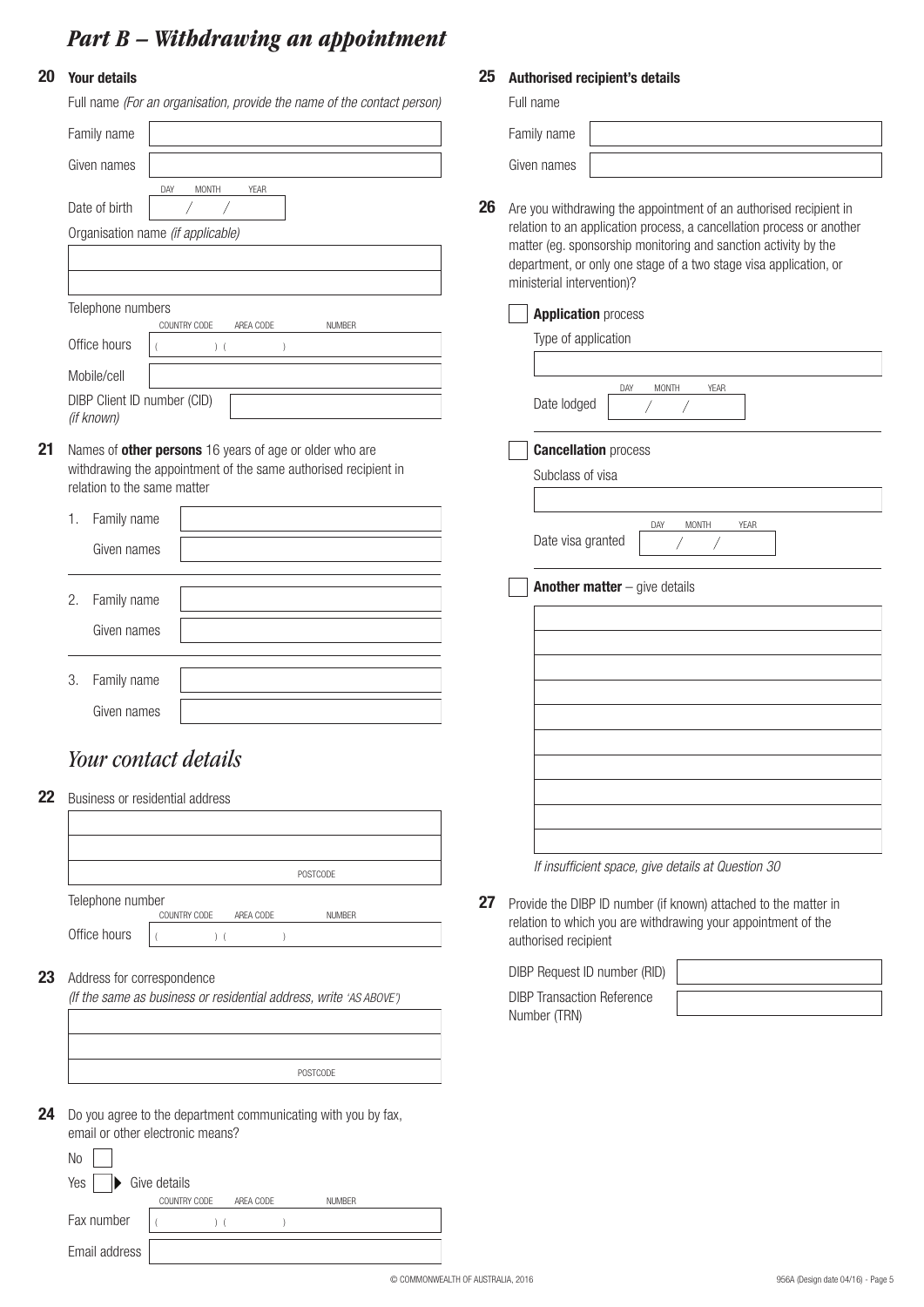## *Part C – Declarations Authorised recipient declaration Your declaration*

#### **28 29**

#### **Appointment**

*I understand that:*

- *I have been appointed by the persons named in Part A of this form to be their authorised recipient; and*
- *as the authorised recipient all documents that would otherwise be sent to the persons named in Part A will be sent to me, including by electronic means as indicated in Question 19 (if applicable).*

#### **Withdrawal of appointment**

*I understand that I am no longer acting as authorised recipient for the persons named in Part B of this form in relation to the matter indicated in Part B of this form.*

| <b>Signature of</b><br>authorised<br>recipient |     |              |             |  |
|------------------------------------------------|-----|--------------|-------------|--|
|                                                | DAY | <b>MONTH</b> | <b>YEAR</b> |  |
| Date                                           |     |              |             |  |

#### *Tick one only Tick one only*

#### **Appointment**

*I declare that I have appointed the authorised recipient named in Question 14 of this form to receive all documents relating to the matter indicated in Question 12 on my behalf.*

#### **Withdrawal of appointment**

*I declare that the authorised recipient named in Question 25 of this form is no longer authorised to receive documents relating to the matter indicated in Question 26 on my behalf.*

*I understand that future correspondence from the department will be sent to the last address that I have provided in Question 22, 23 or 24.*

*I will inform the department of any changes to my address for correspondence.*

*I declare that:*

- *I have read the information contained in form 1442i* Privacy notice*.*
- *I understand the department may collect, use and disclose my personal information (including biometric information and other*  sensitive information) as outlined in form 1442i Privacy notice.

| Your<br>signature |     |              |             |  |
|-------------------|-----|--------------|-------------|--|
|                   | DAY | <b>MONTH</b> | <b>YEAR</b> |  |
| Date              |     |              |             |  |

Signatures of **other persons** 16 years of age or older who are appointing or withdrawing the appointment of the same authorised recipient in relation to the same matter

| <b>Signature</b> |                             |
|------------------|-----------------------------|
|                  | <u>a</u>                    |
| Date             | DAY<br><b>MONTH</b><br>YEAR |
| <b>Signature</b> |                             |
| Date             | MONTH<br>YEAR<br>DAY        |
| <b>Signature</b> |                             |
| Date             | <b>MONTH</b><br>YEAR<br>DAY |

We strongly advise that you keep a copy of this form for your records.